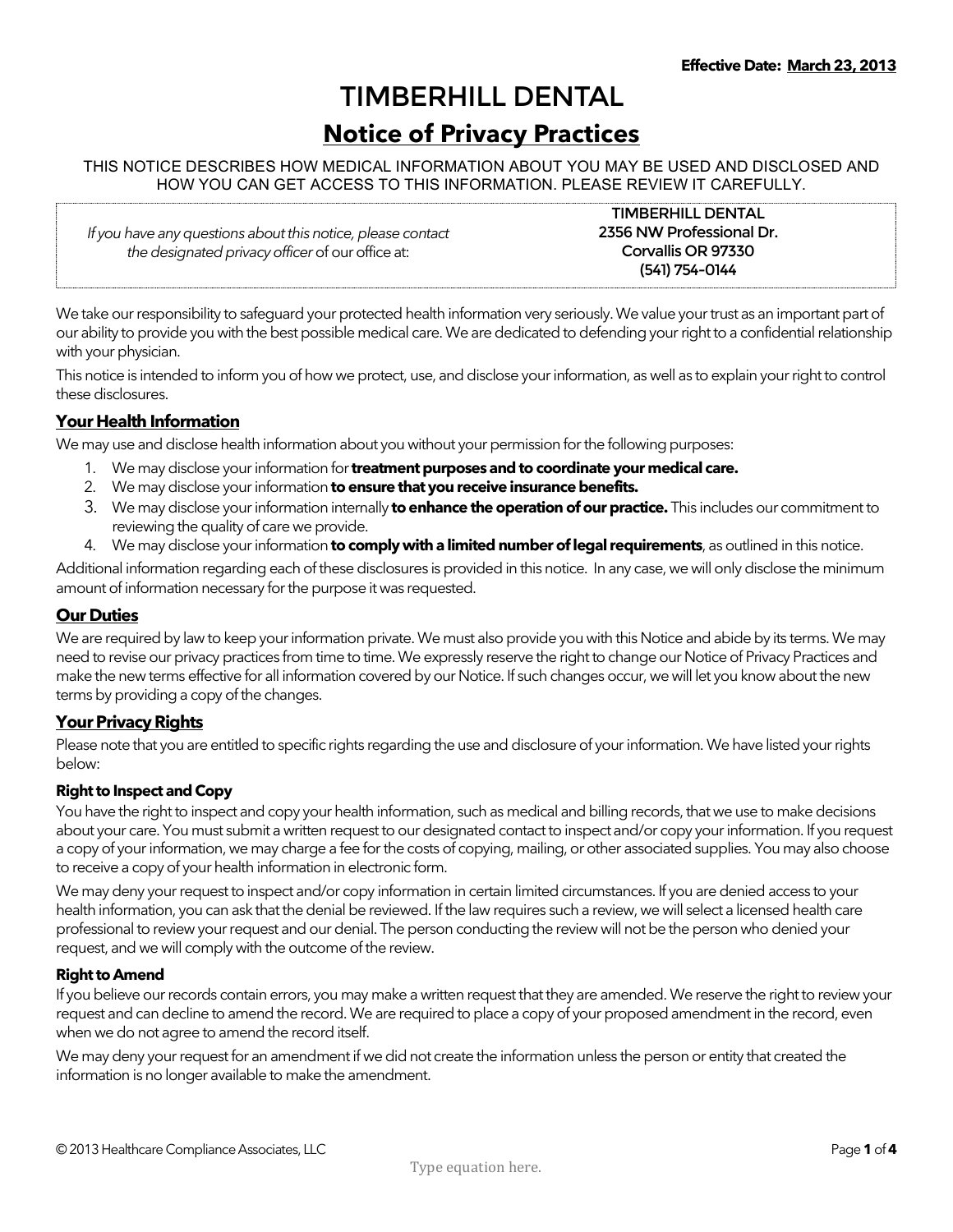## Right to Request Restrictions

You have the right to request restrictions on the use and disclosure of your information. We are not required to agree to your request. If we do agree, we will comply to the best of our ability unless the information is needed to provide you with emergency treatment. To request restrictions, you may complete and submit the Request for Restriction on Use/Disclosure of Medical Information to our designated Privacy Officer/Contact. If your restriction invalidates your insurance coverage, we may require you to execute a waiver of insurance benefits and a payment agreement.

#### Right to Request Confidential Communications

You have the right to request that we communicate with you about medical matters in a certain way or at a certain location. For example, you can ask that we only contact you at work or by mail.

To request confidential communications, you may complete and submit the form Request for Restriction on Use/Disclosure of Medical Information to our designated Privacy Officer/Contact. We will not ask you the reason for your request. We will accommodate all reasonable requests. Your request must specify how or where you wish to be contacted.

#### Right to a Paper Copy of This Notice

You have the right to a paper copy of this notice. You may ask us to give you a copy of this notice at any time. Even if you have agreed to receive it electronically, you are still entitled to a paper copy. To obtain such a copy, contact our designated Privacy Officer/Contact.

#### Right to an Accounting of Disclosures

You have the right to request an "accounting of disclosures." This is a list of the disclosures we made of medical information about you for purposes other than treatment, payment, and health care operations.

To obtain this list, you must submit your request in writing to our designated Privacy Officer/Contact. It must state a time period, which may not be longer than six years and may not include dates before April 14, 2003. Your request should indicate in what format you want the list (for example, on paper or electronically).

The first list you request within 12 months will be free. For additional lists, we may charge you for the costs of providing the list. We will notify you of the cost involved, and you may choose to withdraw or modify your request at that time before any charges are incurred.

## Complaints and Investigations

We have developed procedures for investigating any complaints or concerns you may have regarding our use and disclosure of your information or any other complaint regarding our services. The law allows you to contact the Secretary of the Department of Health and Human Services with complaints about our use and disclosure of information.

You may also contact our on-site Privacy Officer/Contact, who is dedicated to investigating complaints regarding the use and disclosure of information in our care. We will not, and legally cannot, retaliate against you for any complaint.

## Types of Use and Disclosure of Your Protected Health Information

We may disclose your information for the following purposes without your consent:

#### For Treatment Purposes

We may disclose information needed for the provision, coordination or management of health care and related services, including the coordination between our office and a third party, such as a consultation between medical providers or a referral from our office to another provider. Personnel in our office may share information about you and disclose information to people who do not work in our office in order to coordinate your care, such as phoning prescriptions to your pharmacy, scheduling lab work, and ordering Xrays. Family members and other healthcare providers may be part of your medical care outside this office and may require information about you that we have.

#### For Payment

To obtain reimbursement from your insurer, we may be required to disclose your information. This may be necessary for determining your eligibility for coverage and adjudication of claims, billing, claims management, and collections activities. We may also be required to disclose your information to your insurer to review the medical necessity, coverage, appropriateness, or justification of our charges.

For example, we may need to give your health plan information about a service you received here so your health plan will pay us or reimburse you for the service. We may also tell your health plan about a treatment you will receive to obtain prior approval or determine whether your plan will cover the treatment. You have the right to restrict disclosures of your PHI to a health plan if you have paid out-of-pocket in full for the treatment.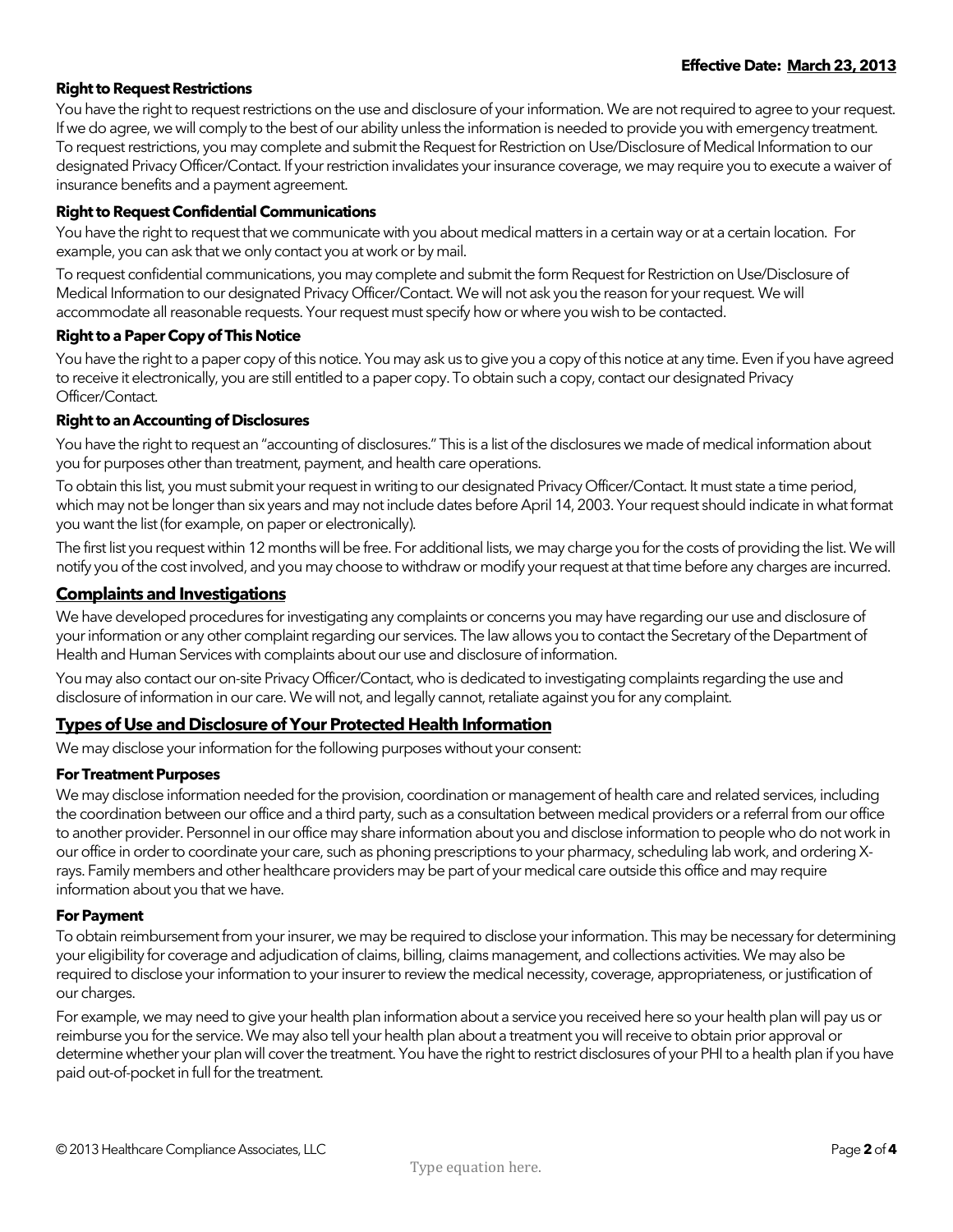## For Health Care Operations

We may use and disclose health information about you to run the office and make sure that you and our other patients receive quality care. Healthcare operations may include:

- Quality assessment and improvement activities
- Reviewing the competence or qualifications of healthcare professionals or evaluating practitioner and provider performance
- Conducting training programs, accreditation, certification, licensing, or credentialing activities
- Arranging for or conducting a medical review, legal services, or auditing functions, including fraud and abuse detection and compliance programs
- Managing and operating our practice, including activities such as customer service and complaint resolution

#### Appointment Reminders

We may contact you (via voicemail messages, postcards, or letters) as a reminder that you have an appointment for your treatment or medical care at our office.

#### Treatment Alternatives

 We may tell you about or recommend possible treatment options or alternatives that may interest you. We also may tell you about health-related products or services that may be of interest to you.

## Marketing Health-Related Services

We will not use your health information for marketing communications without your written, prior authorization. We will not sell your PHI to another organization for marketing or any other purposes.

## Special Situations

We may use or disclose health information about you without your permission for the following purposes, subject to all applicable legal requirements and limitations:

- 1. To Avert a Serious Threat to Health or Safety. We may use and disclose health information about you when necessary to prevent a serious threat to your health and safety or the health and safety of the public or another person.
- 2. Required By Law. We will disclose health information about you when required to do so by federal, state, or local law.
- 3. Research. We may use and disclose health information about you for research projects subject to a unique approval process. We will ask you for your permission if the researcher will have access to your name, address, or other information that reveals who you are or will be involved in your care at the office.
- 4. **Organ and Tissue Donation.** If you are an organ donor, we may release health information to organizations that handle organ procurement or organ, eye or tissue transplantation, or an organ donation bank, as necessary to facilitate such donation and transplantation.
- 5. Military, Veterans, National Security, and Intelligence. Suppose you are or were a member of the armed forces, or part of the national security or intelligence communities. In that case, we may be required by military command or other government authorities to release health information about you. We may also release information about foreign military personnel to the appropriate foreign military authority.
- 6. Workers' Compensation. We may release health information about you for workers' compensation or similar programs. These programs provide benefits for work-related injuries or illnesses.
- 7. Public Health Risks. We may disclose health information about you for public health reasons to prevent or control disease, injury, or disability; or report births, deaths, suspected abuse or neglect, non-accidental physical injuries, reactions to medications, or problems with products.
- 8. Health Oversight Activities. We may disclose health information to a health oversight agency for audits, investigations, inspections, or licensing purposes. These disclosures may be necessary for specific state and federal agencies to monitor the health care system, government programs, and compliance with civil rights laws.
- 9. Lawsuits and Disputes. If you are involved in a lawsuit or a dispute, we may disclose health information about you in response to a court or administrative order. Subject to all applicable legal requirements, we may also disclose health information about you in response to a subpoena.
- **10. Law Enforcement**. We may release health information if asked to do so by a law enforcement official in response to a court order, subpoena, warrant, summons, or similar process, subject to all applicable legal requirements.
- 11. Coroners, Medical Examiners, and Funeral Directors. We may release health information to a coroner or medical examiner. This may be necessary, for example, to identify a deceased person or to determine the cause of death.
- 12. Information Not Personally Identifiable. We may use or disclose health information about you in a way that does not personally identify you or reveal who you are.
- 13. Family and Friends. We may disclose health information about you to your family members or friends if we obtain your verbal agreement to do so or if we allow you to object to such a disclosure and you do not raise an objection. We may also